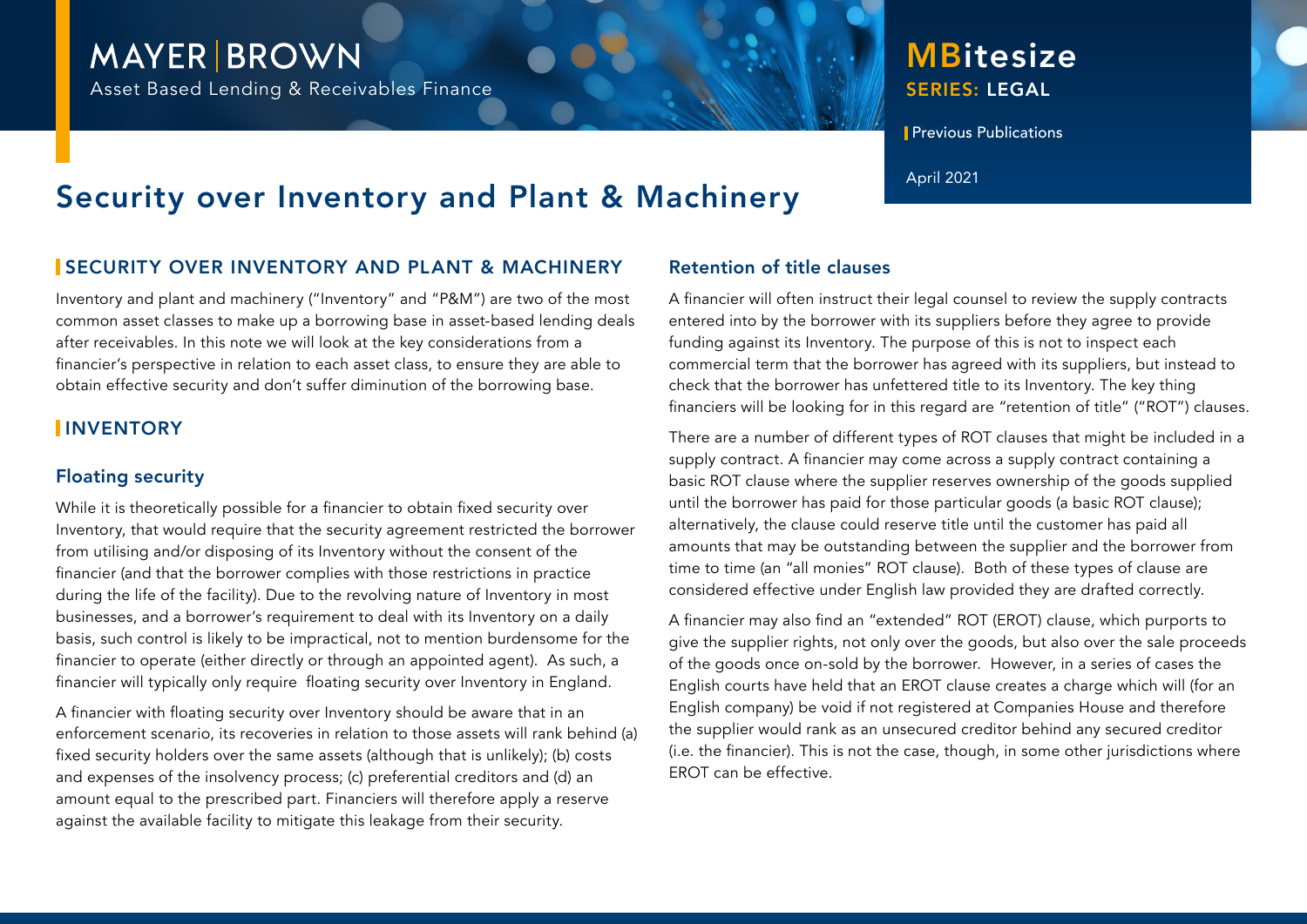The existence of a valid and effective ROT clause will impact on the ability of the financier to take valid security (as technically the borrower will not have valid title to the Inventory in question). This can be dealt with by excluding Inventory subject to a valid ROT clause from being eligible or imposing a reserve equivalent to the amounts owed to suppliers.

#### Identification of assets

Unlike in certain continental jurisdictions, it is not necessary to identify the assets or their location in order to be able to take valid security. However, it is recommended that, either at day one or as an information requirement during the term of the facility, the financier has the ability to determine the location of the Inventory and whether it is stored in warehouse owned by the borrower or rented from a third party landlord.

#### Landlord lien

If the borrower's Inventory is located in rented premises, its landlord will have a common law lien giving it a right to seize and retain any Inventory in the warehouse as security for the payment of any rent arrears owing by the borrower. Such a lien may also have a contractual basis in the lease.

Such a lien would make gaining access to the Inventory upon an enforcement much more difficult. In order to mitigate the risk of not being able to access significant borrowing base assets, the financier will either require a waiver from the relevant landlord or, more commonly, will apply a reserve so that there would be sufficient availability under the facility to enable the financier to discharge the rent arrears and gain access to the Inventory on an enforcement.

The reserve is usually set at three months' rent, although should be noted that in certain jurisdictions a landlord can have rights to payment over a longer period and so it may be appropriate to apply a larger reserve.

#### Inventory in transit

Additional issues are raised by Inventory which is in transit, either between locations belonging to the borrower or, more commonly, in transit to the borrower. Financiers are less willing to lend against Inventory while it is in transit, particularly if the Inventory is travelling across borders. While an English law floating security should capture Inventory while it is in England and Wales, if it is in transit across borders, that may not necessarily be the case. There are also added difficulties associated with locating and taking possession of the Inventory if there is an enforcement event and the costs of third parties, such as hauliers and shipping agents, which may need to be met in order to release the Inventory into the custody of the financier.

This topic will be dealt with in greater detail in a separate note.

#### PLANT AND MACHINERY

#### Fixed/Floating security

While security over Inventory is likely to be floating (given the commercial difficulties in exercising the appropriate levels of control), it is in principle possible for significant items of P&M to be subject to fixed security.

In order for security over P&M to be fixed, the financier needs to exercise sufficient control over the assets in question. If the financier fails to do so, it risks the fixed security being re-characterised as floating.

To exercise control, the financier will need to restrict the borrower from dealing with the relevant P&M without the financier's consent. This can be achieved contractually by robust restrictive undertakings and a negative pledge restricting the borrower's ability to replace, move and/or sell the relevant P&M. The financier may also require the borrower to affix plates to the P&M which would identify it as being subject to security in favour of the financier.